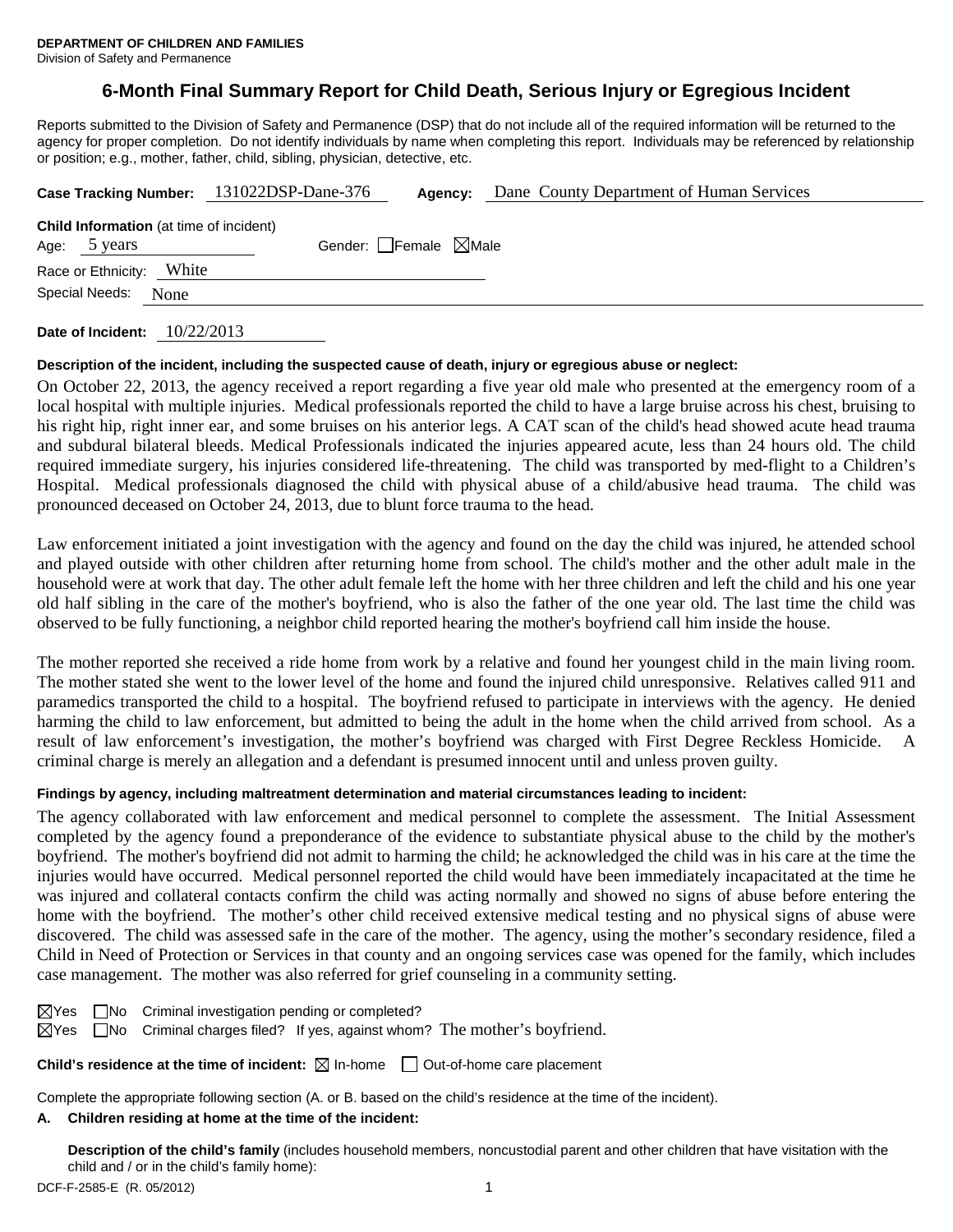At the time of the incident, the child resided with his mother, her boyfriend, and their one-year-old son in a temporary living situation with two adult home owners and their three children. The child's father resided in a different household with his girlfriend and the child's five older siblings.

**Yes No Statement of Services:** Were services under ch. 48 or ch. 938 being provided to the child, any member of the child's family or alleged maltreater at the time of the incident, including any referrals received by the agency or reports being investigated at time of incident?

### **If "Yes", briefly describe the type of services, date(s) of last contact between agency and recipient(s) of those services, and the person(s) receiving those services:**

On October 17, 2013, the agency screened-in a CPS Report with concerns of sexual abuse of the child's 14-year-old sister by the child's father and 17-year-old brother. The agency collaborated with law enforcement during the assessment timeframe and determined there was a preponderance of evidence to substantiate sexual abuse of the 14-year-old by her father and her brother. Both the father and the brother are facing criminal charges of sexual assault of a child. Based on information obtained during interviews, the 14-year-old and her three younger siblings were determined unsafe in the care of their father; Temporary Physical Custody was taken, a Child in Need of Protection or Services was filed and the children were placed in out-of-home care and opened with ongoing services for case management.

The agency made contact with the children's mother on October 18, 2013, and she explained she originally had joint custody of the children following her divorce from the children's father, but the father refused her placement of the children. She stated she did not contact law enforcement out of fear of the children's father who she reported was abusive to her during the marriage.

On October 23, 2013 and October 24, 2013, the agency facilitated supervised contact between the child and his father at the hospital. The father reported he had not had contact with the child for two years following the divorce between himself and the child's mother.

**Summary of all involvement in services as adults under ch. 48 or ch. 938 by child's parents or alleged maltreater in the previous five years:** (Does not include the current incident.) N/A

**Summary of actions taken by the agency under ch. 48, including any investigation of a report or referrals to services involving the child, any member of the child's family living in this household and the child's parents and alleged maltreater.** (Does not include the current incident.)

(Note: Screened out reports listed in this section may include only the date of the report, screening decision, and if a referral to services occurred at Access. Reports that do not constitute a reasonable suspicion of maltreatment or a reason to believe that the child is threatened with harm are not required to be screened in for an initial assessment, and no further action is required by the agency.)

On June 22, 2009, the agency screened-out a report with a referral to community services.

On February 2, 2012, the agency screened-out a report.

On December 11, 2012, the agency screened-out a report.

On January 16, 2013, the secondary county of residence agency screened-in a report with concerns of physical abuse to the child by his mother and her boyfriend. The child was interviewed and observed, the child's infant half -brother was observed, the mother and her boyfriend were interviewed and no indications of safety concerns or maltreatment were identified.

On January 30, 2013, the secondary county of residence agency screened-out a report.

On February 11, 2013, the agency screened-in a CPS report with concerns of physical abuse to the child's older sister by her father and brother. This report was mistakenly not assigned for assessment. The failure to assign was eventually discovered and a child welfare report was created and assigned on April 4, 2013. The agency made contact with the child's father who stated the family was involved in services. He declined to meet with the worker.

On March 19, 2013, the secondary county of residence agency screened-in a report with concerns of physical abuse to the child by the mother's boyfriend. The child was interviewed and his younger half- brother was observed. The child's mother was interviewed. The mother's boyfriend was incarcerated during the assessment period and could not have caused the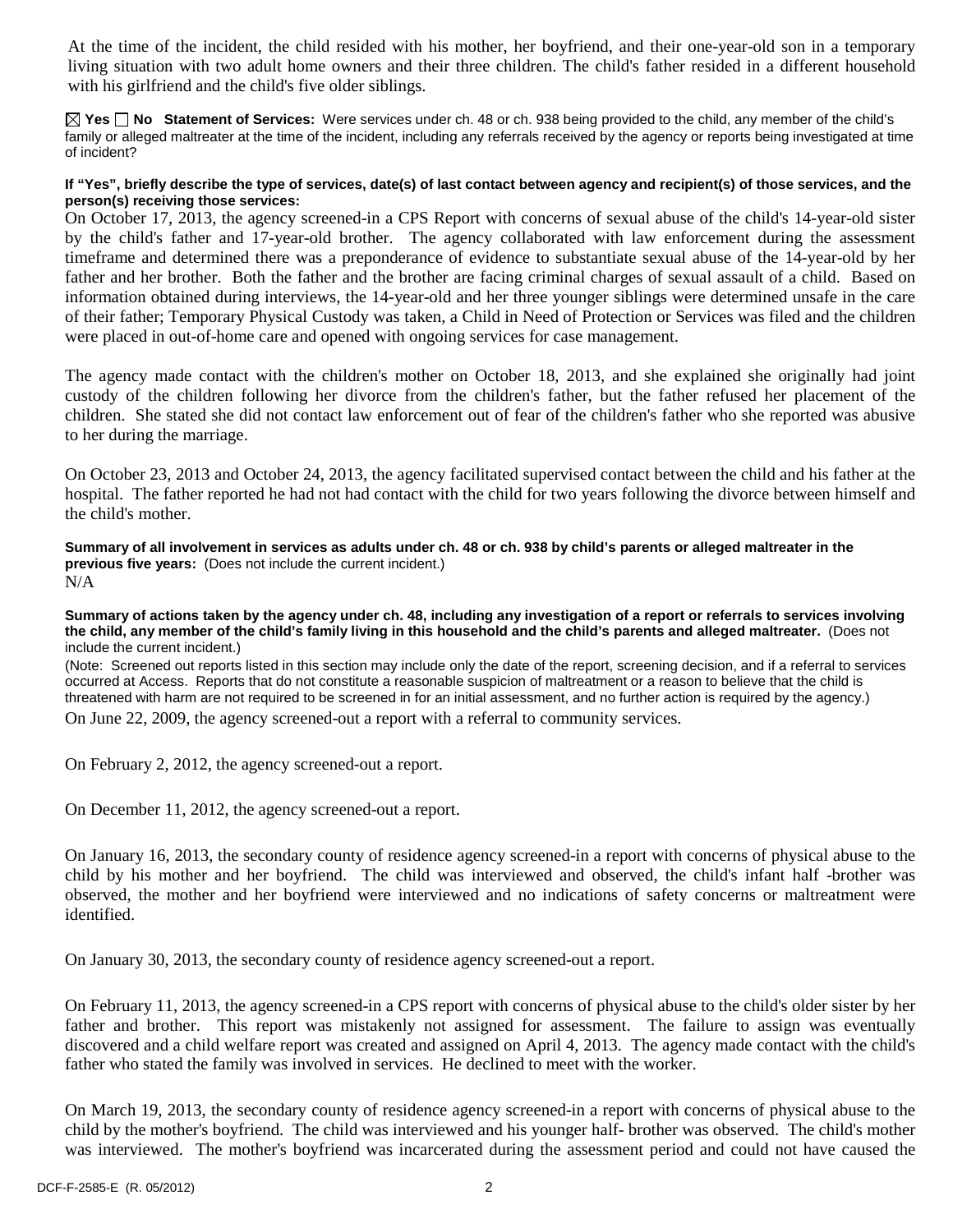injury to the child during the reported timeframe. The agency collaborated with medical personnel and a plausible explanation for the injury was obtained.

On July 12, 2013, the agency screened-out a report.

On October 7, 2013, the agency screened-in a report with concerns of sexual abuse to the child's older sister by her father and her brother.

On October 16, 2013, the agency screened-out a report.

# **Summary of any investigation involving the child, any member of the child's family and alleged maltreater conducted under ch. 48 or ch. 938 and any services provided to the child and child's family since the date of the incident:**

The agency collaborated with law enforcement and medical personnel to complete the assessment. The Initial Assessment completed by the agency found a preponderance of the evidence to substantiate physical abuse to the child by the mother's boyfriend. The mother's boyfriend has not admitted to harming the child; he acknowledged the child was in his care at the time the injuries would have occurred. Medical personnel reported the child would have been immediately incapacitated at the time he was injured and collateral contacts confirm the child was acting normally and showed no signs of abuse before entering the home with the boyfriend. The mother's other child received extensive medical testing and no physical signs of abuse were discovered and the child was assessed safe in the care of the mother. The agency, in the mother's secondary residence filed a Child in Need of Protection or Services in that county and an ongoing services case was opened for the family, which includes case management. The mother was also referred for grief counseling in a community setting.

The agency is monitoring the out-of-home placements of the child's older siblings, which include petitions filed for Children in Need of Protection or Services. Ongoing services are provided to this part of the child's family. The agency provides supervised visitation between the child's mother and his older siblings.

# **B. Children residing in out-of-home (OHC) placement at time of incident:**

#### **Description of the OHC placement and basis for decision to place child there:** N/A

# **Description of all other persons residing in the OHC placement home:**

N/A

**Licensing history:** Including type of license, duration of license, summary of any violations by licensee or an employee of licensee that constitutes a substantial failure to protect and promote the welfare of the child. N/A

#### **Summary of any actions taken by agency in response to the incident:** (Check all that apply.)

| $\boxtimes$            | Screening of Access report                           | Attempted or successful reunification             |
|------------------------|------------------------------------------------------|---------------------------------------------------|
|                        | Protective plan implemented                          | Referral to services                              |
| $\overline{\boxtimes}$ | Initial assessment conducted                         | Transportation assistance                         |
|                        | Safety plan implemented                              | Collaboration with law enforcement                |
|                        | Temporary physical custody of child                  | Collaboration with medical professionals          |
| $\boxtimes$            | Petitioned for court order / CHIPS (child in need of | Supervised visitation                             |
|                        | protection or services)                              | Case remains open for services                    |
|                        | Placement into foster home                           | Case closed by agency                             |
|                        | Placement with relatives                             | Initiated efforts to address or enhance community |
| $\boxtimes$            | Ongoing Services case management                     | collaboration on CA/N cases                       |
|                        |                                                      | Other (describe):                                 |
|                        |                                                      |                                                   |